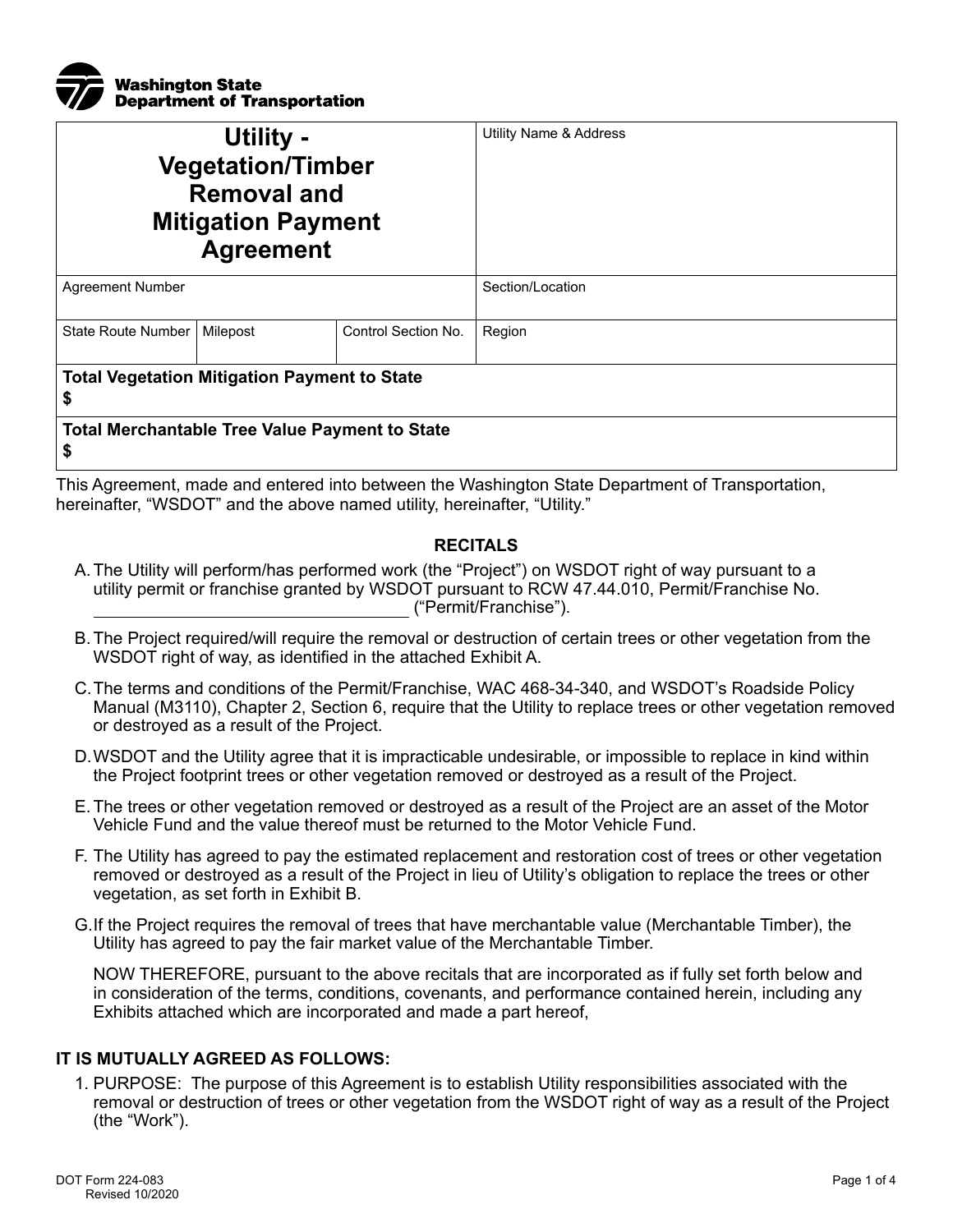## 2. REMOVAL OF TREES AND OTHER VEGETATION

- 2.1 Subject to the terms and conditions herein, Utility is authorized to remove the trees and other vegetation identified on the attached Exhibit A.
- 2.2 In performing the Work, the Utility shall comply with the following:

2.2.1 The Utility shall perform the Work in a manner consistent with this Agreement obtaining any necessary permit(s) and otherwise complying with applicable Federal and State of Washington laws, regulations, and rules for the Work.

2.2.2 The Utility shall remove the trees or other vegetation from the WSDOT right of way in a workmanlike manner.

2.2.3 All Work performed within WSDOT right of way shall be subject to the terms of the Permit/ Franchise, including but not limited to terms that cover right of entry and access restrictions, notification requirements, indemnification, relocation, damage to the highway, etc.

- 2.3 The Utility shall pay to WSDOT the sum of Dollars and Dollars Dollars (\$ ) representing the estimated costs of replacing the trees or other vegetation removed or destroyed, and all associated direct and indirect costs, as a result of the Project in lieu of Utility's obligation to replace the trees or other vegetation, as set forth in Exhibit B. Payment shall be made by cash or check payable to the Washington State Department of Transportation (for deposit into the Vegetation Mitigation Fund) and shall be delivered to the WSDOT representative listed in Section 7 a minimum of 15 calendar days prior to commencing the Work.
- 3. MERCHANTABLE TIMBER:
- 3.1 If the Work includes the removal of Merchantable Timber, the terms and conditions of Sections 3.2 3.4 shall apply.
- 3.2 The Utility shall comply with the following:

3.2.1 The Merchantable Timber Requirements in the current Washington State Department of Transportation Standard Specifications for Road, Bridge, and Municipal Construction, Section 1-07.3(2), including obtaining any necessary permit(s) and otherwise complying with applicable Federal and State of Washington laws, regulations, and rules for the Work.

3.2.2 The Utility understands and agrees that Merchantable Timber removed from WSDOT land is export restricted. Further, the Utility agrees to be responsible for, and shall ensure that its contractor, if any, complies with, the requirements of the Washington State Department of Revenue regarding Timber Sale/Log Export certifications, as follows: "Purchaser Certificate for Export Restricted Timber" (REV 62 0077e) and a "Disposition Certificate for Export Restricted Timber" (REV 62 0084e). To ensure the current versions of the forms are used, Utility shall download the forms through the Washington State Department of Revenue website:

## [http://dor.wa.gov/content/findtaxesandrates/othertaxes/timber/forst\\_LogExportRegulations.aspx](http://dor.wa.gov/content/findtaxesandrates/othertaxes/timber/forst_LogExportRegulations.aspx)

The Utility shall provide copies of the completed and signed certifications to the WSDOT representative listed in Section 7 on or before substantial completion of the Work. Utility shall include the WSDOT Permit/ Franchise number in its submittal.

- 3.3 The fair market value of the Merchantable Timber shall be calculated by the Utility using the latest U.S. Forest Service stumpage value determination tables. The Merchantable Timber removed/to be removed and the calculation of the fair market value of that Merchantable Timber is set forth in Exhibit A, and all associated direct and indirect costs.
- 3.4 The Utility shall pay to WSDOT the sum of Dollars and Dollars Dollars Dollars (\$ ) for the fair market value of Merchantable Timber, and all associated direct and indirect costs, as shown in Exhibit A. Payment shall be made by cash or check payable to the Washington State Department of Transportation (for deposit into the Motor Vehicle Fund) and shall be delivered to the WSDOT representative listed in Section 4 a minimum of 15 calendar days prior to commencing the Work.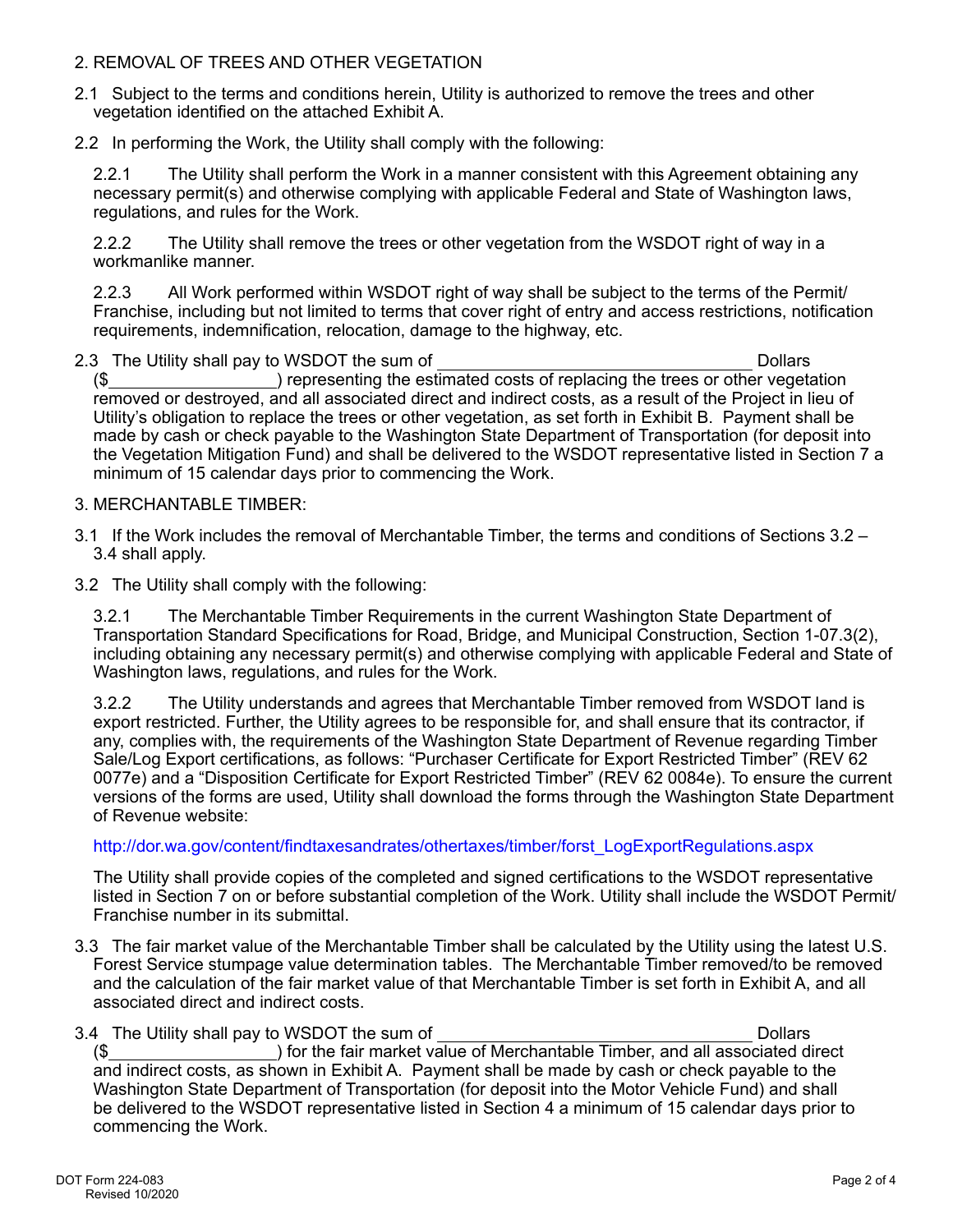- 4. Except with respect to the form of compensation to payable to WSDOT as set forth above, nothing in this Agreement shall diminish the Utility's obligation under the Permit/Franchise the Roadside Policy Manual, and WAC 468-34-340 to restore that part of the WSDOT right of way disturbed by the Project.
- 5. The Work may be performed by the Utility or a qualified contractor on its behalf; provided, that if the Work is performed by a contractor on behalf of the Utility, the Utility shall include the terms and conditions of this Agreement in said contract and ensure the contractor complies with all applicable terms and conditions.
- 6. EXTENT OF AGREEMENT: This Agreement and all documents incorporated herein set forth all of the terms and conditions agreed upon by the parties. The parties agree that there are no other understandings, oral or otherwise, regarding the subject matter of this Agreement.
- 7. REPRESENTATIVES: The persons responsible for administration of this Agreement on behalf of each party shall be as set forth below. All correspondence, letters or other notices shall be directed to the foregoing parties at the following addresses/phone numbers, or to their established agency designee:

ENTITY: WSDOT:

- 8. STATUS OF AGREEMENT: This Agreement is in addition to, and is not intended to replace, substitute, modify or otherwise amend any other agreement, including the Permit/Franchise or any other permits issue by the WSDOT to the Utility. This Agreement is limited to the purposes stated herein. Any other agreements, including, but not limited to permits or franchises, continue in effect according to the specific terms of those agreements.
- 9. DURATION AND TERMINATION:
- 9.1 The term of this Agreement begins upon execution by WSDOT and terminates upon receipt of payment by WSDOT and substantial completion of the Work.
- 9.2 This Agreement may be terminated by either party on 30 calendar days written notice, but such termination shall not prejudice any rights or obligations accrued to WSDOT or the Utility prior to the effective date of termination.
- 10. DISPUTES AND VENUE
- 10.1 In the event that a dispute arises under this Agreement, the WSDOT and the Utility representatives shall work in good faith to resolve the matter as expeditiously as possible.
- 10.2 The following individuals are the Designated Representatives for the purpose of resolving disputes that arise under this Agreement.